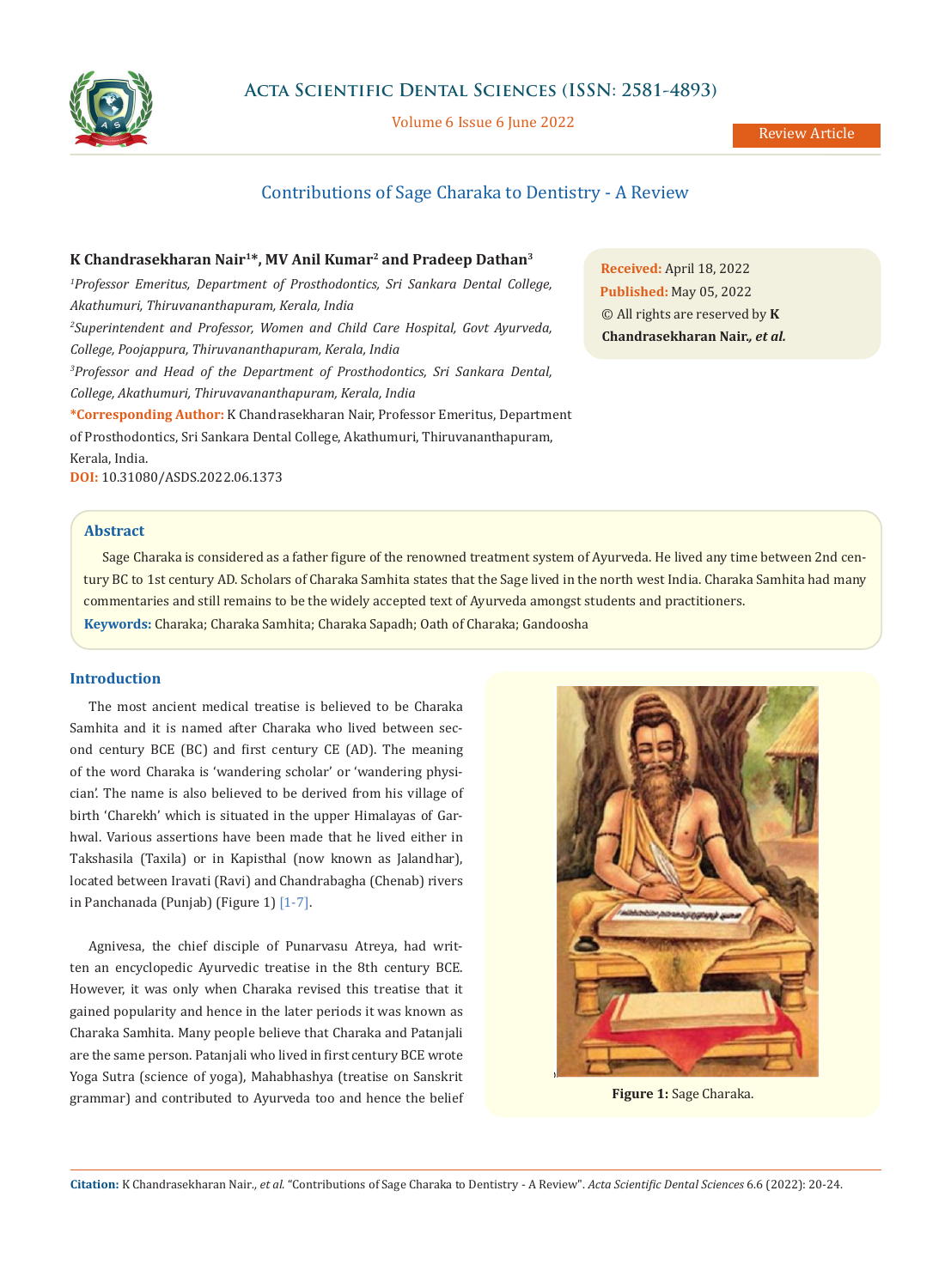that both the persons are the same. Buddhists believe that Charaka was the physician of Kanishka who lived in first century CE.

Charaka adopted Sanskrit as the language of the samhita and its style is poetry, with meter and melody. Poetry served as a memory aid. Charaka Samhita contains over 8,400 metrical verses, which are often committed to memory, in toto, by the students of Ayurveda. Charaka divided the [treatise](https://www.merriam-webster.com/dictionary/treatise) into eight parts, or ashtanga sthanas: *sutra*, *nidana*, *vimana*, *sarira*, *indriya*, *chikitsa*, *kalpa*, and *siddhi and* each part contained multiple chapters (Figure 2).



**Figure 2:** A leaf of Charaka Samhita.

- Sutra Sthana is the first section dealing with fundamental principles of Ayurveda
- Nidana Sthana deals with principles of diagnosis of diseases. The term Nidana is applied for knowing the origin of disease (vyadhijanaka) and comprehensive information of disease (vyadhibodhaka)
- Vimana Sthana is about quantification of vitiation of dosha and other specific factors responsible for causing disease or impair health of an individual. It also describes dietary regulations, causes of epidemics, basic body systems, acquiring knowledge of disease and patient, and medical education.
- Sarira Sthana deals with the study of holistic human being
- Indriya sthana deals with the study of specific signs related to Prana (vital life force) perceived by sense organs.
- Chikitsa Sthana deals with the study of preservation of health, prevention and management of various diseases
- Kalpa Sthana deals with the study of formulations used in therapeutic purification procedures.
- Siddhi Sthana deals with the standardization and successful administration of various therapeutic purification procedures.

Charaka comprehensively dealt with all the aspects of health care, including the logic and philosophy of Indian medicinal system. Special emphasis was given to diagnosis of disease along with preventive and curative aspects. Embryology, anatomy of the human body and function and malfunction of the body according to the *tridosha* (the three humors of the body: *vata, pitha*, and *kapha)*  were also discussed. Classification of various diseases is also a subject of Charaka Samhita. The following statements are attributed to Acharya Charaka

"A physician who fails to enter the body of a patient with the lamp of knowledge and understanding can never treat diseases. He should first study all the factors, including environment, which influence a patient's disease, and then prescribe treatment."

"It is more important to prevent the occurrence of disease than to seek a cure."

Charaka Samhita does not describe dental diseases and their treatment. However, in Suthra sthanam, Vth chapter (Mathrasitheeyam) of Charaka Samhita, daily routine of body care is described. Care of teeth comes after that of the eyes (Figure 3).



**Figure 3:** Modern version of Charaka Samhita.

**Citation:** K Chandrasekharan Nair*., et al.* "Contributions of Sage Charaka to Dentistry - A Review". *Acta Scientific Dental Sciences* 6.6 (2022): 20-24.

21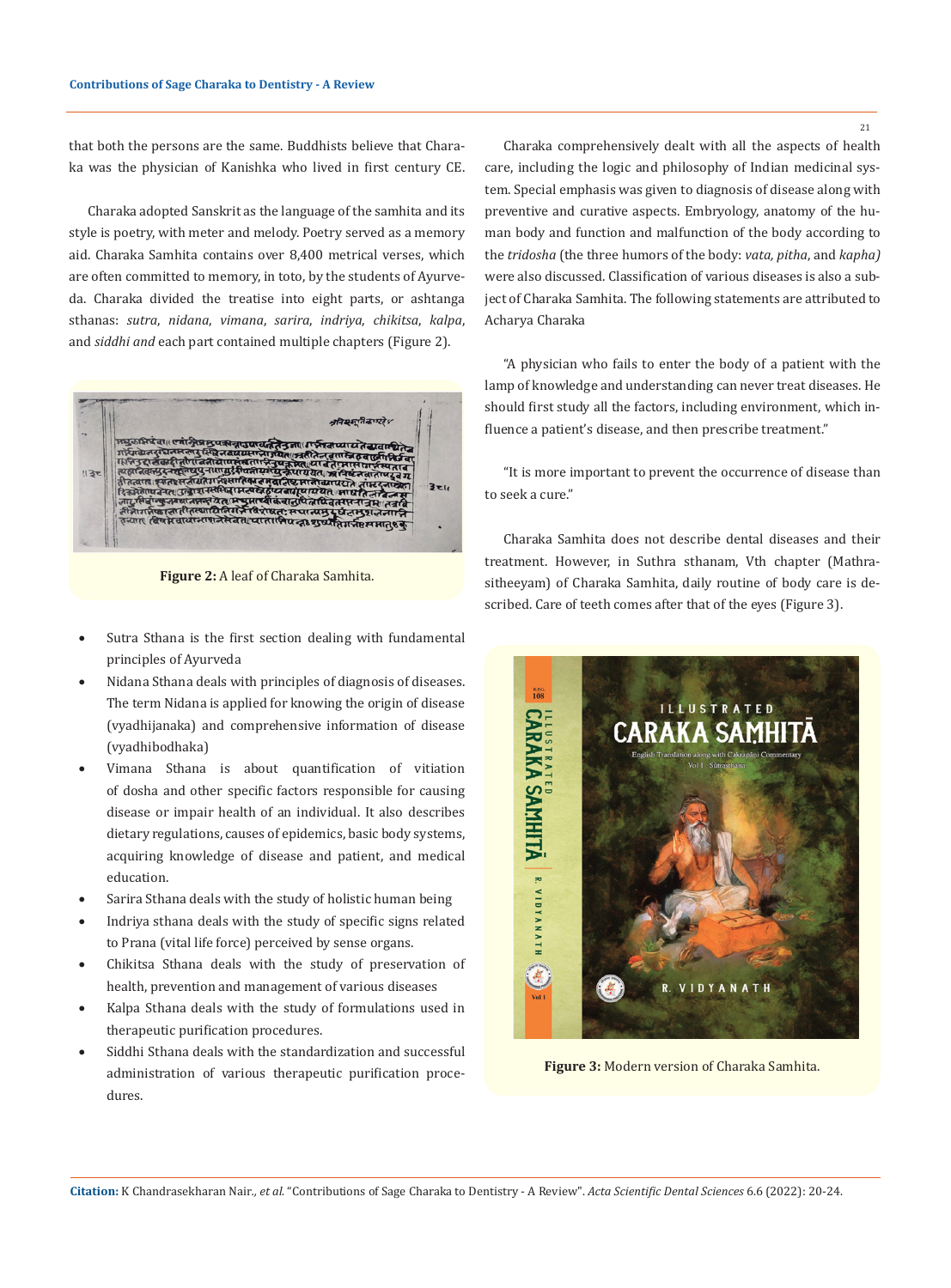# **Oral Hygiene: Method of Cleaning Teeth, Tongue and Directions for Toothbrush Use**

Prayuñjāno yathākālam yathoktānaśnute gunān | āpothitāgraṃ dvai kalau kaṣāyakatutiktakam || 71||" Bhajῆayed dantapavanaṃ dantamāṃsānyabādhayan | nihanti gandhaṃ vaurasyaṃ jihvādantāsyajaṃ malam || 72||" Niṣkṛṣya rūcimādhatte sadho dantavisodhanam | karaῆjakaravīrārkamālatīkakubhāsanāḥ || 73||" Śasyante dantapavane ye cāpyevaṃvidhā drumāḥ | suvarṇarūpyatāmrāṇi trapurītimayāni ca || 74||" Jihvānirlekhanāni syuratīkṣṇānyanṛjūni ca | jihvāmūlagataṃ yacca malamucchvāsarodhi ca || 75||" "Daurgandhyaṃ bhajate ten tasmājjihvāṃ vinirlikhet | Ghāryāṇyāsyen vaiśadharūcisaugandhyamicchatā || 76||" "Jātīkaṭukapūgānāṃ lavaṃgasya phalāni ca |

# (Charaka Samhita, Suthra Sthanam, 5th Chapter)

One should clean the teeth with herb sticks having a crushed end and these should be either *Kashaya* (astringent), *Katu* (pungent), or *Tikta* (bitter) in *Rasa*. The twigs are known as *Dattuna* (Chewing sticks) and its length should be 12 *Angul* (9 inches), while thickness should be equal to *Kanshtika anguli* (little finger). This removes halitosis, dysgeusia, induces taste for food by removing the impurities from the tongue, the mouth and the teeth, and cleans the teeth instantaneously. Karanja (Pongamia pinnata Pierre-Indian beech), Karavira (Nerium indicum), Arka (Calotropis gigantia), malati (Jasminum grandiflorum). Ayurveda recommends various other plants also for oral hygiene like - *Neem* (*margosa* or *Azadirachta indica*), Fresh stems of *Yastimadhu* (*Glycyrrhiza glabra*), *Arjuna* tree (*Termmalia arjuna*), *Vata (Ficus bengalensis), Vijaysara (Pterocarpus marsupium*), *Arimeda (Acacia farnesiana*), *Apamarga*  (*Achyranthus aspera)* or such other known herbs which possess the above-mentioned tastes should be used. For scraping and cleaning the tongue, metal strips made of gold, silver, copper and brass are recommended. Charaka states that cleaning the tongue avoids halitosis. (Charaka - Suthra sthanam - Chapter 5: Verses 71 - 75). What Charaka observed centuries ago about oral hygience are valid even today.

### **Mouth fresheners**

"Daurgandhyaṃ bhajate ten tasmājjihvāṃ vinirlikhet | Ghāryāṇyāsyen vaiśadharūcisaugandhyamicchatā || 76||" "Jātīkaṭukapūgānāṃ lavaṃgasya phalāni ca | kakkolasya phalaṃ patraṃ tāmbūlasya subhaṃ tathā || 77 ||" Tatha karpūraniryāsaḥ sūkṣmailāyāḥ phalāni ca |

One, desirous of securing cleanliness, taste and fragrance should keep jati (Myristica fragrans Hoult. -nutmeg), katuka (Hibiscuss abelmoschus Linn. -musk-mellow), puga (Areca catechu Linn. -betel-nut), lavanga (Syzygium aromaticum -cloves), kankola (Piper cubeba Linn. -cubeb-pepper seed), tambula (betel-leaves), karpura (Cinnamomum camphora Nees and Eberm.-camphor), and sukshma ela (small cardamom) in the mouth. (Charaka - Suthra sthanam - Chapter 5: Verses 76-77)

# **Gandusha** *(Oil gargling) and its benefits*

hanvorbalaṃ svarabalaṃ vadanopacayaḥ paraḥ || 78||" Syāt paraṃ ca rasajῆānamanne ca rūcirūttamā | na cāsya kaṇṭhaśoṣaḥ syānnauṣṭhayoḥ stunādbhayam || 79||" Na ca dantāḥ kṣayaṃ yānti dṛḍhamūlā bhavanti ca | na śūlyante na cāmlena hṛṣyante bhakṣayanti ca || 80||" "Parānapi kharān bhakṣyāṃstailagaṇḍūṣdhāraṇāt | nityaṃ snehārdrśirasaḥ śiraḥśūlaṃ na jāyate || 81||"

#### (Charaka Samhita, Suthra Sthanam, 5<sup>th</sup> Chapter)

Oil-gargling (Gandoosha) imparts strength to the jaws (hanubalam), strength to the voice (swarabalam) and excellent fullness to the face, improves gustatory sensation and good taste (ruchayam) for food. One does not suffer from the dryness of the throat, or from the fear of the lips getting chafed. One's teeth do not become carious and become firmly rooted, they do not ache and resist sensitivity while taking sour food. Teeth become strong enough to chew even the hardest eatables.

# **Dental education**

Till the fifth century AD, Takshasila was considered as the seat of higher learning including medicine. However, Sage Charaka does not make a mention of the Takshasila University in his text probably by that time Takshasila did not enjoy popularity. Education through Gurukuls were popular and Charaka might have taught his students through his own gurukul.

Students were admitted after the completion of 16 years of age. They should have obtained general education in religion, philosophy, literature, astronomy, astrology, mathematics, technology, science of plants etc. Students were required to have contended frame of mind, should be well mannered and highly intelligent. Students were first evaluated by a group of scholars who were called 'Dwara pundits' and successful students were provisionally admitted.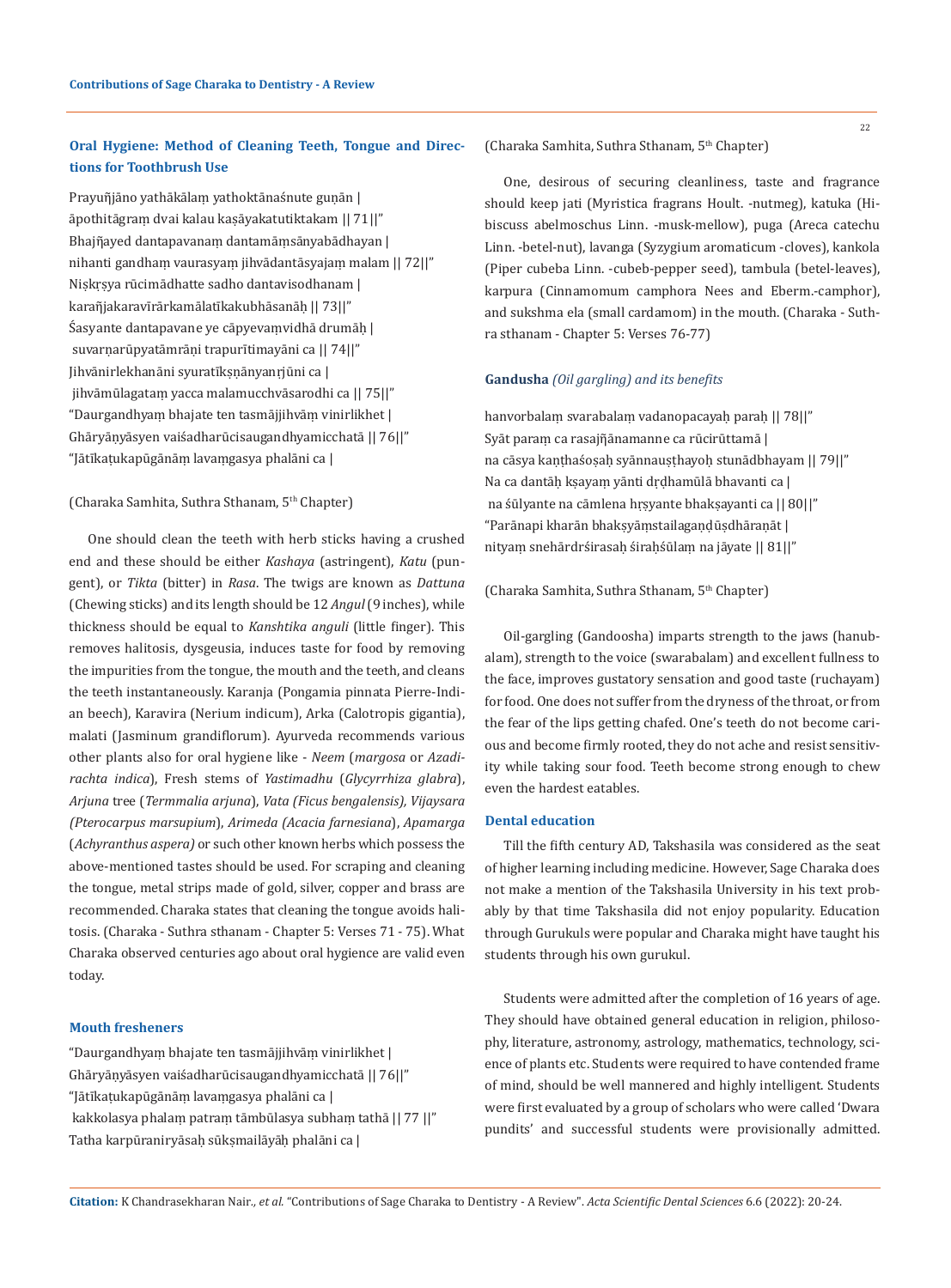They were under probation for a period of twelve months. Amongst those students, only one fifth were successful in getting admission.

# **Oath of Charaka (Charaka Sapadh)**

Students were then initiated in front of the holy fire and the guru gave instructions on the basic behavior befitting for a medical student. The detailed narration can be found in Chapter 8, Vimana sthana of the Charaka Samhita. Some of the important statements were as follows:



#### **Figure 4:** The oath of Charaka.

- Observe celibacy (brahmacharya)
- Always speak the truth
- Stick to vegetarian food
- Food should be conducive to promote intellect and mental health
- Refrain from jealousy
- Do not carry any weapons
- Always obey the instructions of the preceptor
- Act without ego
- Act with utmost care and affection
- Keep away from finding faults with wise and learned persons
- Should put extreme and sincere efforts to cure the patients Should never cheat or mistreat the patients just to make a comfortable living. Should not even think of committing adultery and should not aspire for any property belonging to others.
- Should have looks, appearance and apparel that make the student look modest and noble.
- Should always make efforts for the upliftment of the knowledge and adoption of such methods which would bestow with good health
- Should not treat women in the absence of their husbands or guardians. Women should not be treated without their consent.
- While entering the patient's residence make sure that you are well clad, with the head bowed down
- Should not disclose the customs, practices and secrets of the patient's family to outsiders.
- After having known that the patient's life span is decreasing, he or she is close to death and the disease has bad prognosis you should not disclose this to the patient or his family if you suspect that it might cause shock or grief to the patient or his family members.

Students were instructed to learn by heart the passages from texts and discussions were held in detail. Understanding and pronunciation of the passages were closely observed by the teachers. At the end of graduation, students were ordained with the title 'Snataka'. Later they have to apply to the King for permission to practice and they will be given the title of 'Vishikha'.

#### **Hippocratic Oath**

Hippocratic Oath is an ethical code and it is administered to all fresh medical graduates. It is believed to be written by ancient Greek physician Hippocrates. This oath has been revised from time to time by different agencies viz. World Medical Association (WMA) and it is promoted in the Declaration of Geneva in 1948. The professional duties of physicians are outlined in it and affirms ethical principles in a global context. The oath dictates the obligations of the physician to students of medicine and duties of pupil to the teacher. The physician pledges to prescribe treatments that are beneficial to the patients according to his abilities and judgment; to refrain from causing harm or hurt; and to live an [exem](https://www.merriam-webster.com/dictionary/exemplary)[plary](https://www.merriam-webster.com/dictionary/exemplary) personal and professional life.

**Citation:** K Chandrasekharan Nair*., et al.* "Contributions of Sage Charaka to Dentistry - A Review". *Acta Scientific Dental Sciences* 6.6 (2022): 20-24.

23